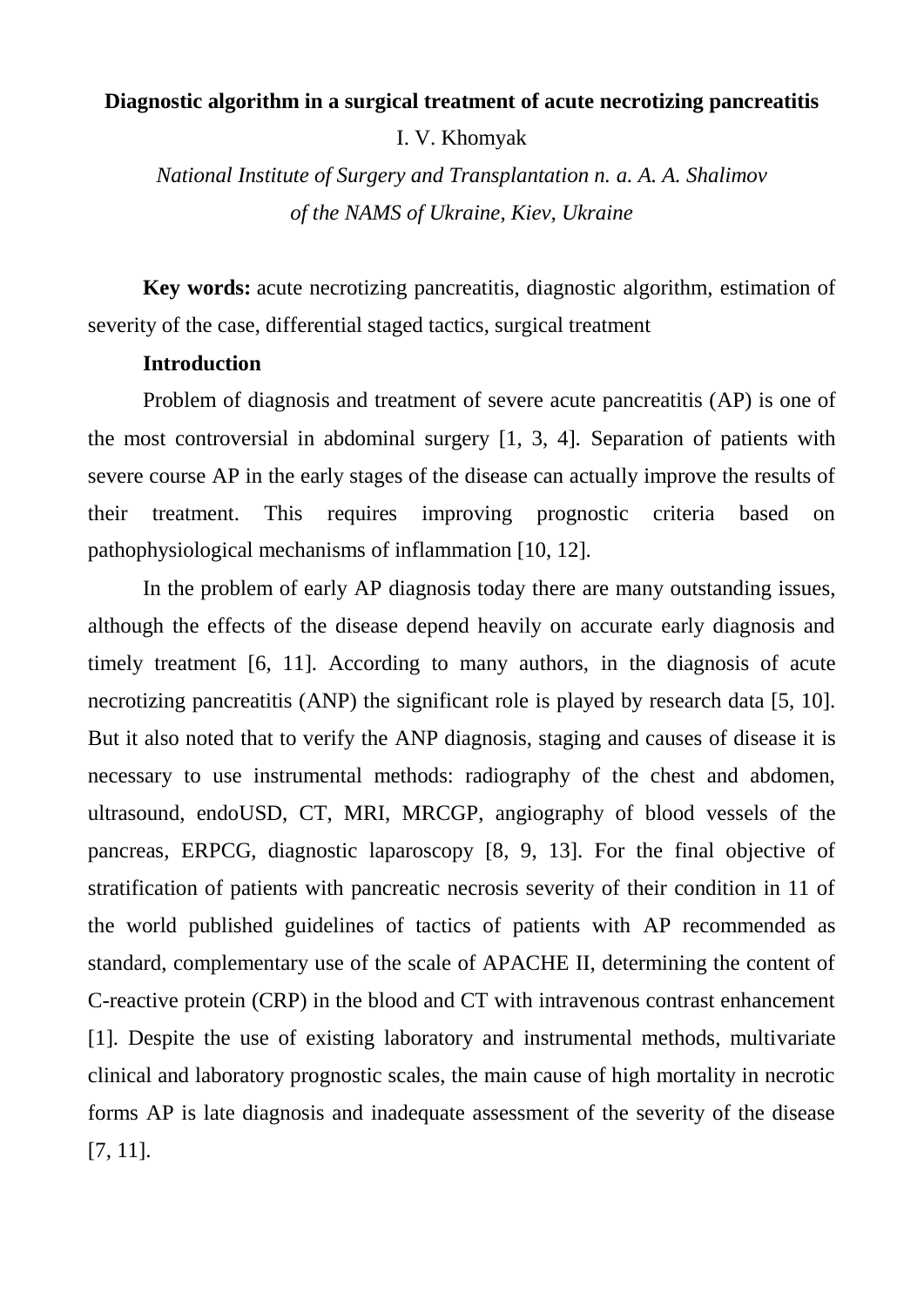Today in Ukraine and abroad there is no single diagnostic and therapeutic doctrine regarding ANP. The subject of discussion is the prediction, diagnosis, selection of indications and timing of the surgery on ANP, scope and techniques of surgical interventions, as well as the conservative treatment, including prevention of infectious complications, inhibition of secretory activity of the pancreas, organization of enteral nutrition and parenteral nutrition, methods of detoxification, etc. [1, 3, 9].

Thus, increasing number of patients with ANP, unsatisfactory results of treatment, contradictions opinions of scientists on the diagnosis and surgical treatment, place of conservative treatment, prevention of complications determine the urgency of the problem and encourage improving the diagnostic measures, evaluation of severity of patients, justification indication for use of mini-invasive and "open" surgery in clinical practice.

**The aim of research** is to improve the results of surgical treatment of ANP by developing and implementing diagnostic algorithm, compliance of pathogenetically reasonable staged differentiated tactics of patients depending on the phase, variations of the disease.

# **Materials and methods**

All clinical study is conducted at the National Institute of Surgery and Transplantation n. a. A. A. Shalimov of the NAMS of Ukraine. Clinical material belongs to 569 patients operated on ANP. The control group included 182 patients. The main group included 387 patients, where we had to change strategy in the diagnostic approaches, conservative and surgical treatment, developed and introduced new methods of diagnosis, conservative and surgical treatment.

Age of patients — from 18 to 79, women —  $108$  (18.98%), men — 461 (81.02%). Patients aged from 41 to 50 years dominated, which is natural for acute pancreatic diseases.

The majority  $-521$  (91.56%) patients  $-$  was of working age (60 years). Distribution of patients in both groups by etiological factor is presented in Table 1.

Table 1

#### **Etiological structure of ANP in the comparison groups**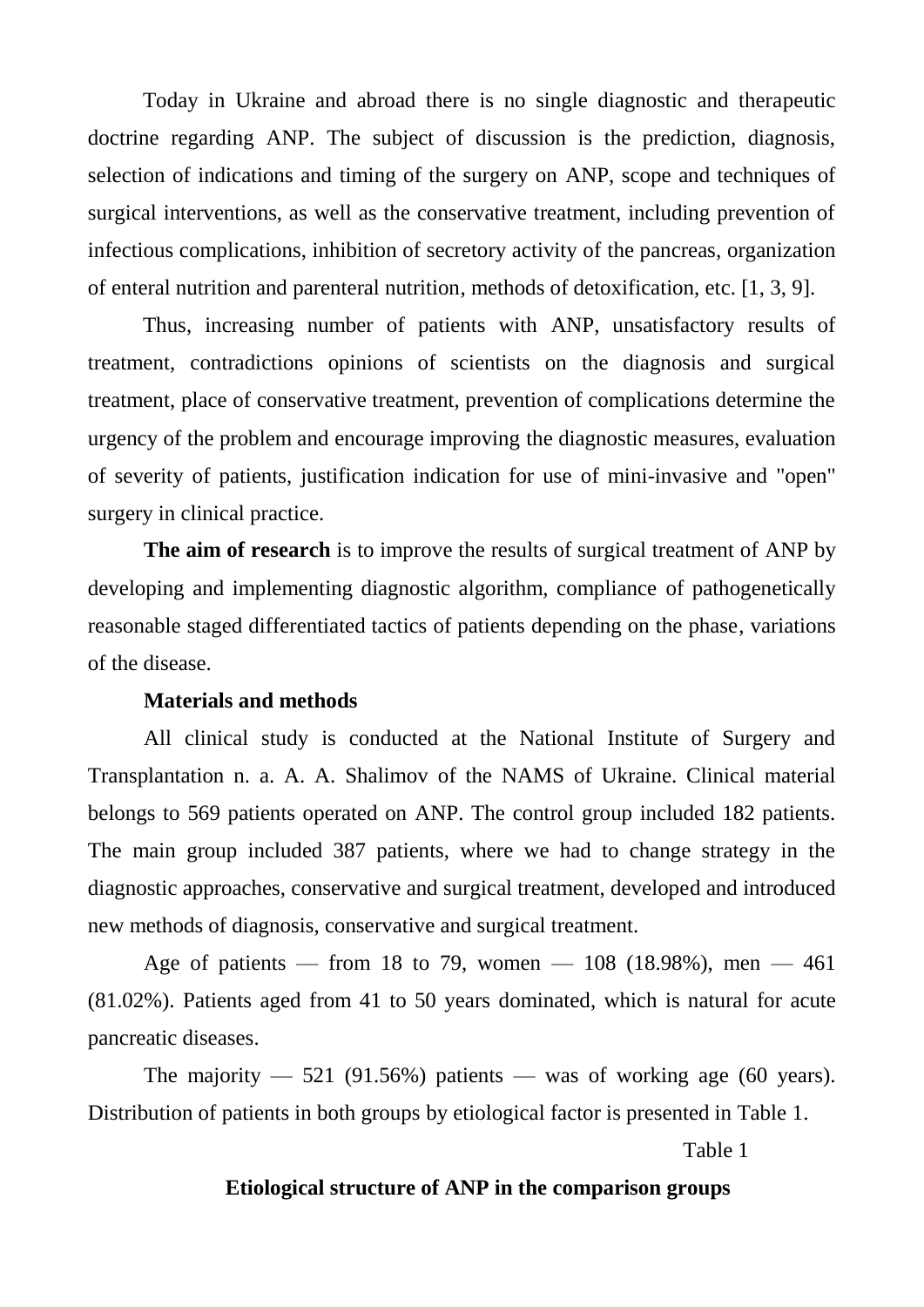|                | Number of observations in the groups |       |        |       |           |
|----------------|--------------------------------------|-------|--------|-------|-----------|
| ANP etiology   | control                              |       | main   |       | ${\bf P}$ |
|                | abs.                                 | $\%$  | abs.   | $\%$  |           |
| Alcohol        | 92                                   | 50,55 | 202    | 52,20 | >0,05     |
| <b>Biliary</b> | 73                                   | 40,11 | 151    | 39,02 | >0,05     |
| Postoperative  | 3                                    | 1,65  | $\tau$ | 1,81  | >0,05     |
| Non-defined    | 14                                   | 7,69  | 27     | 6,98  | < 0.05    |
| Total          | 182                                  | 100   | 387    | 100   |           |

During the stratification of patients in practice, we used our adapted classification of clinical ANP forms adopted at the International Symposium in Atlanta (1992):

- 1. Interstitial AP.
- 2. Necrotizing AP:
	- a) pancreatic necrosis aseptic and infected;
	- b) parapancretic accumulation of fluid aseptic and infected;
	- c) pancreatic pseudocyst;
	- d) pancreatic abscess.

Ultrasonography of the abdomen is considered as screening method. The study was performed using the apparatus "Aloka SSD-630" (Japan) in real time. The device is equipped with a convex transducer with a frequency of 3.5 MHz, linear transducer with a frequency of 3.5 MHz, designed for percutaneous manipulations (puncture, therapeutic and diagnostic drainage).

Endoscopy of stomach, duodenum, in the difficulty of differential diagnosis — ERPCG was performed using duodenoscopes with lateral optics IF-1T and IF-1T10 of the company «Olympus» (Japan) with a diameter of 1.7 mm working channel, using electronic-optical converter «Telemax» (Hungary).

Vascular angiographic study of hepatopancreatoduodenal area is highly effective method of the diagnostics of Wirsung's duct hemorrhage and necrotic lesions of the pancreas. Wirsung's duct hemorrhage is caused by the presence of false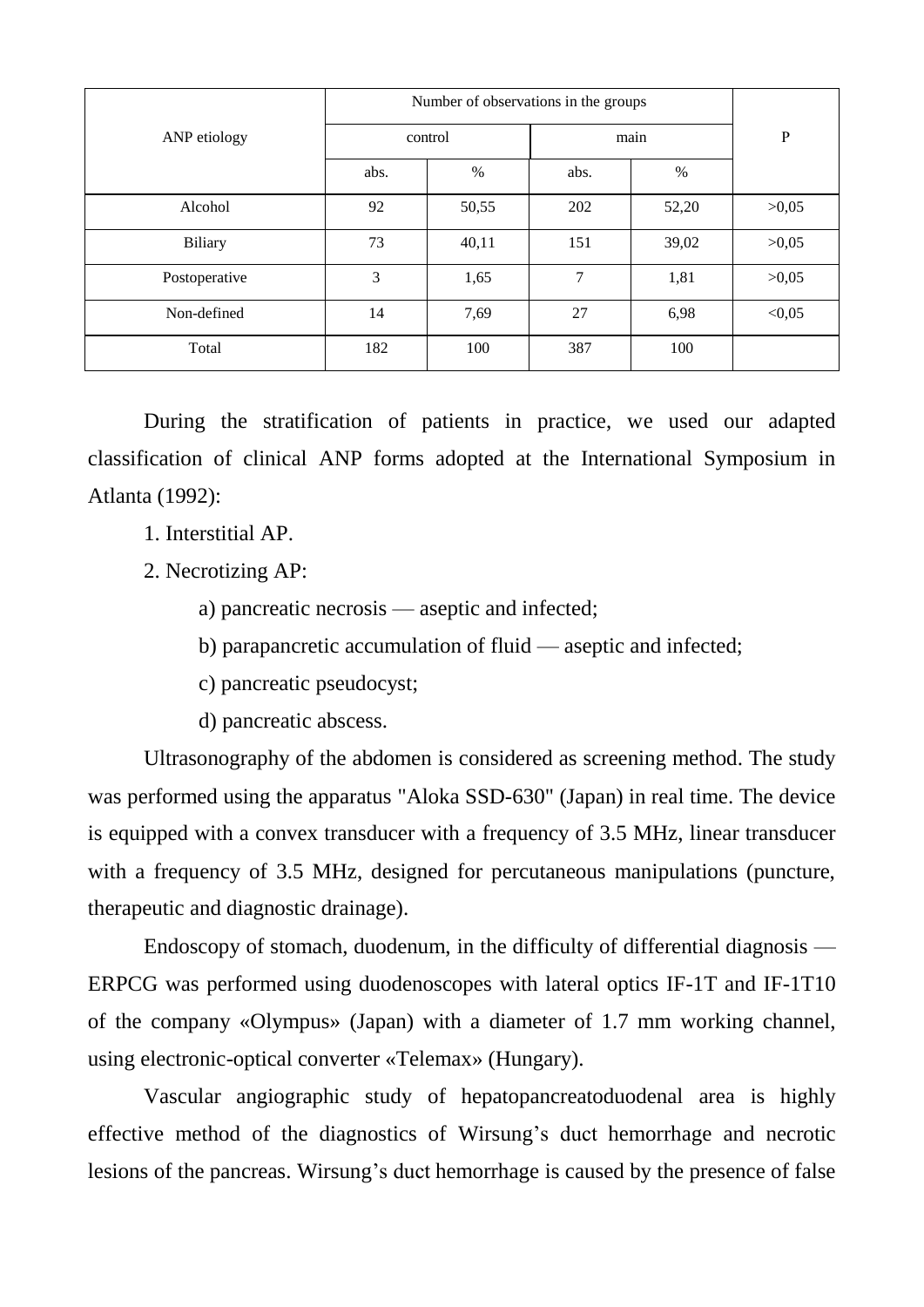aneurysms arteries of hepatolienal pool, localized in the pancreatic tissue and combined with its strait, is one of the causes of bleeding from the upper bowel, which is the hardest diagnosed.

Computed X-ray tomography was performed using apparatus «Somatom-CR» company «Siemens» (Germany), spiral CT machine «Somatom Plus 4» («Siemens», Germany). To gain the effect, we used a non-ionic contrast agent containing iodine 300 mg/mL, 350 mg ml. The contrast agent was injected into the ulnar vein at a speed of 3.4 ml/sec via automatic injector «Medrad» (Belgium). Delay of scanning was 30- 40 sec. Slice thickness and step table were determined depending on the pathological process, volume scanning — in native studies. According to the indications, we used multidetector CT (MDCT) and MRCGP.

Laparoscopic intervention was performed using video endoscopic equipment and set of equipment for endoscopic surgery of company «Karl-Storz-Endoskope» (Germany).

#### **Results and discussion**

Assessment of the severity of the patients and AP prognosis on admission and treatment dynamics, given the clinical and laboratory data and instrumental methods of research, wsa carried out by the integrated scales Ranson and APACHE II (ANP — Ranson  $\geq$ 3, APACHE II  $\geq$ 8).

Diagnosis of ANP included general clinical tests, biochemical studies, specific activity determination were amylase, lipase levels. For severe disease we carried out: biochemical, bacteriological, cytology research of exudate (subject to the puncture) antibioticogram analysis, bacteriological examination of blood.

Severe ANP, sepsis is accompanied by a significant increase in CRP content. As a result, its determination is more convenient marker of the severity of inflammation unlike such as erythrocyte sedimentation rate, leukocyte count, leukocyte analysis formula. Diagnostic questions on the use of CRP and procalcitonin (PCT) at ANP are insufficiently studied, so we conducted a study to establish the diagnostic value of PCT and CRP content in the serum of patients with ANP.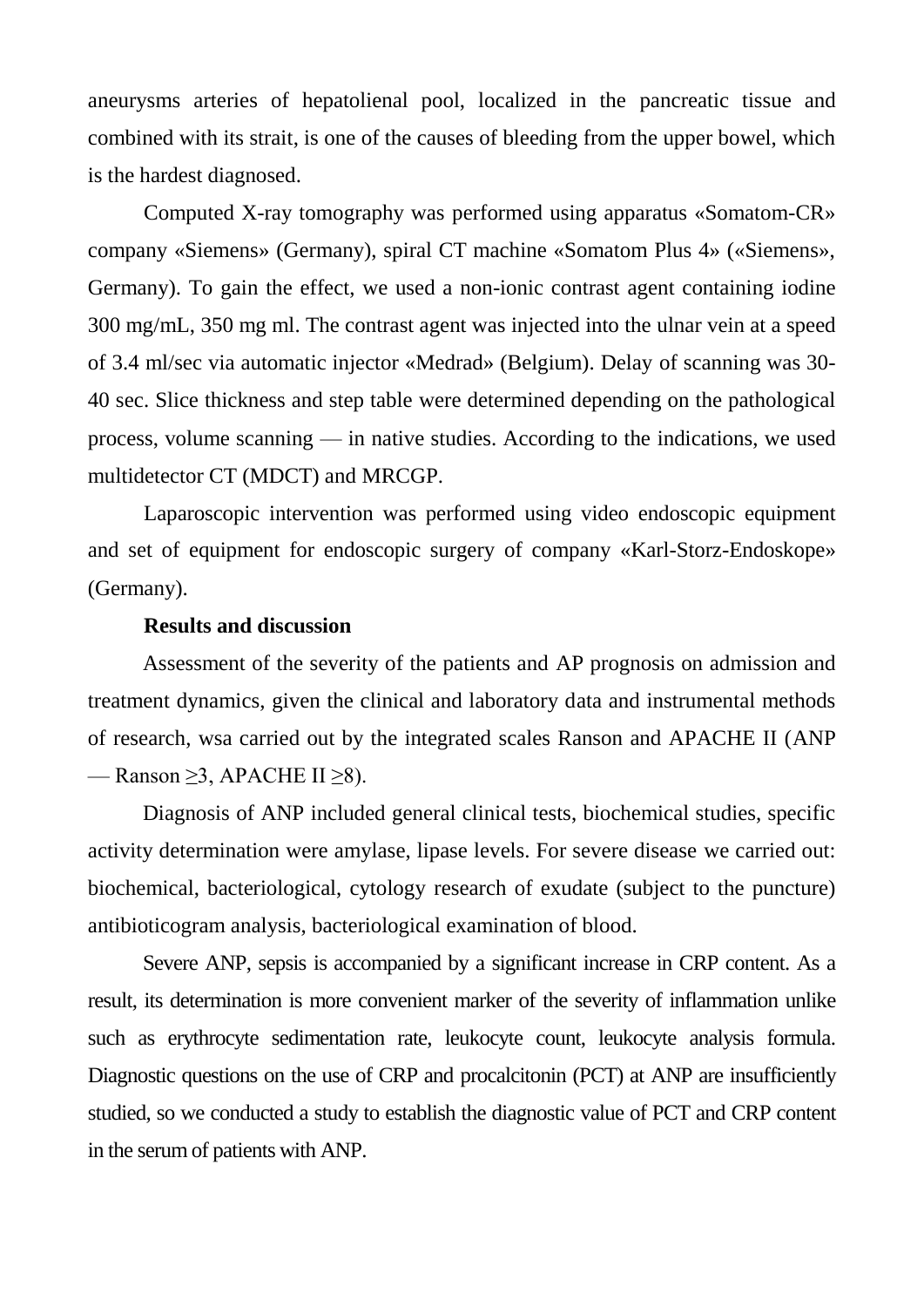To evaluate the clinical value of methods for determining the content of CRP and PCT during the diagnostics we calculated the sensitivity of the two tests in patients with ANP of the different groups. Thus, the concentration of CRP was increased in 88.6% of patients with ANP, on this basis quantitative test sensitivity of determination of CRP content was 88.6%. The sensitivity of the method of determining PCT, based on similar computations in the diagnosis ANP, was 51.3%.

Despite significant  $(P<0.05)$  differences in sensitivity performance of two tests used to diagnose ANP, weak positive correlation between them should be noted. Thus, the index of Spearman's rank correlation between levels of CRP and PCT was 0.41, performance difference was significant (P<0.001).

So, using the test defining PCT content, unlike the test to determine the level of CRP, we may identify patients with ANP and purulent-septic complications. Thus, when comparing two groups of patients with aseptic and septic pancreatitis, sensitivity test to determine the contents of PCT was 73.4%, test to determine the level CRP — 42.1%. Their specificity was respectively 93.9 and 85.7%. Based on analysis of the indicators, we have concluded that for ANP patients who have purulent-septic complications, test to determine the content of PCT (index of diagnostic efficiency (IDE) —  $83.9\%$ ) is more effective than CRP test where IDE is equal to 46.9%.



Fig. 1. Example of the typical dynamics of CRP and PCT in patient A. after laparotomic drainage of the parapancreatic fiber.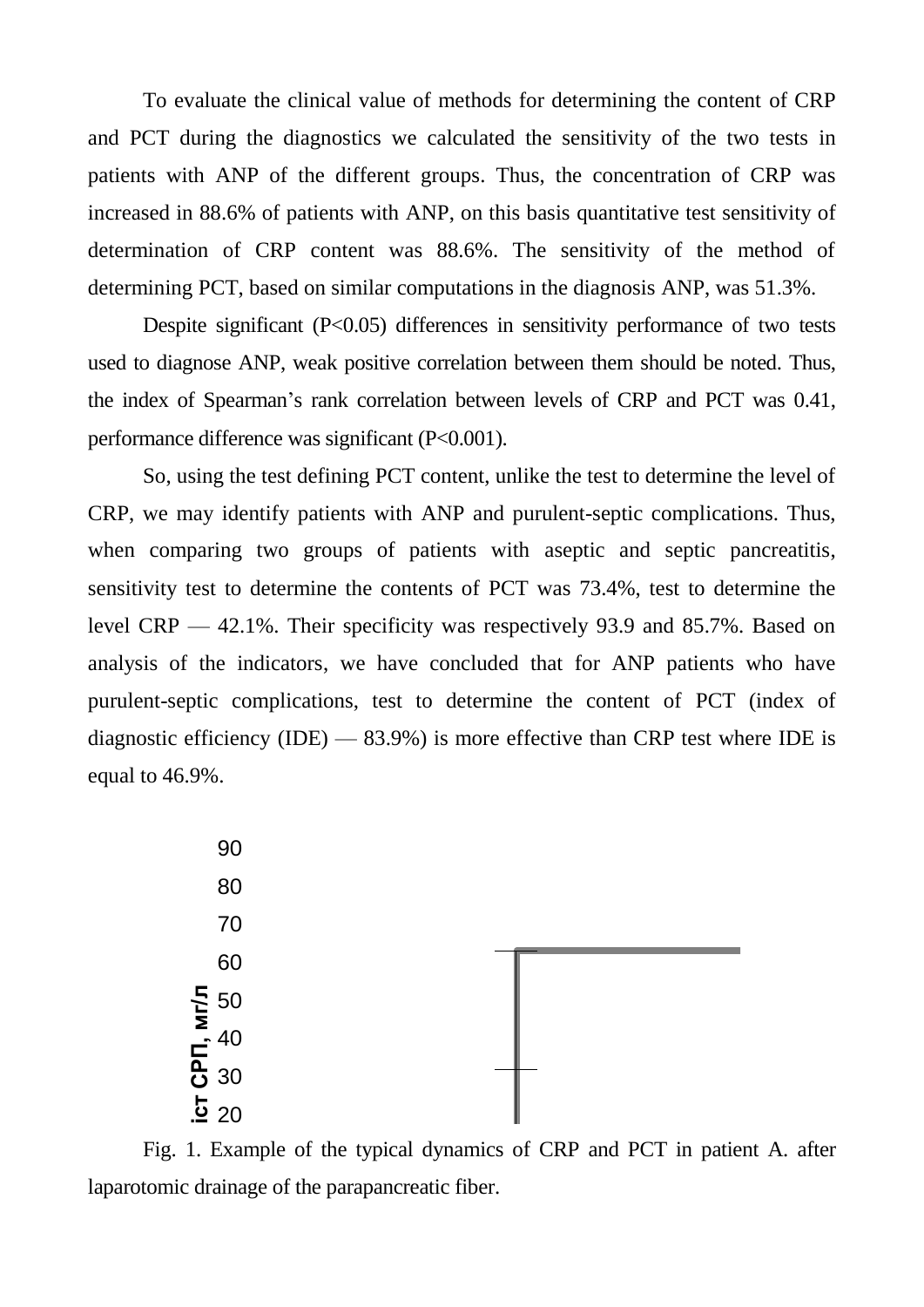

**<u>Increatitie</u>** efter leperatomic dreinege of the ne</u>  $\mathbf{u}$ Fig. 2. Example of the typical dynamics of CRP and PCT in patient B. with fiber followed by the appearance of peritonitis and execution relaparotomy. purulent-septic necrotic pancreatitis after laparotomic drainage of the parapancreatic

Fig. 1 shows the performance characteristics of a patient with the infected ANP. In one patient (Fig. 2) before and after primary laparotomy until the 6th day we observed characteristic dynamics of CRP and PCT, however, on the 7th day it sharply increased, indicating the occurrence of postoperative purulent-septic complications, which is confirmed upon the second laparotomy.

Studying the typical dynamics of CRP and PCT content aims to clarify and detail the previous total analysis of groups of patients. It should be emphasized that the increase in CRP concentration is observed in almost any surgical intervention, while the contents of PCT in the performance of mini-invasive intervention is unchanging, while in a volume intervention — is slightly increased (up to  $2 \text{ ng/ml}$ ).

Determination of CRP has important diagnostic value in necrotizing pancreatitis without septic complications, PCT — in septic pancreatitis. However, in the appearance of purulent-septic complications, to verify the diagnosis level of CRP has additional significance, especially its increase.

Thus, according to the results of the studies, in 88.6% of patients diagnosed with ANP we marked increase (more than 6 mg/L) of CRP in serum. Upon purulent-septic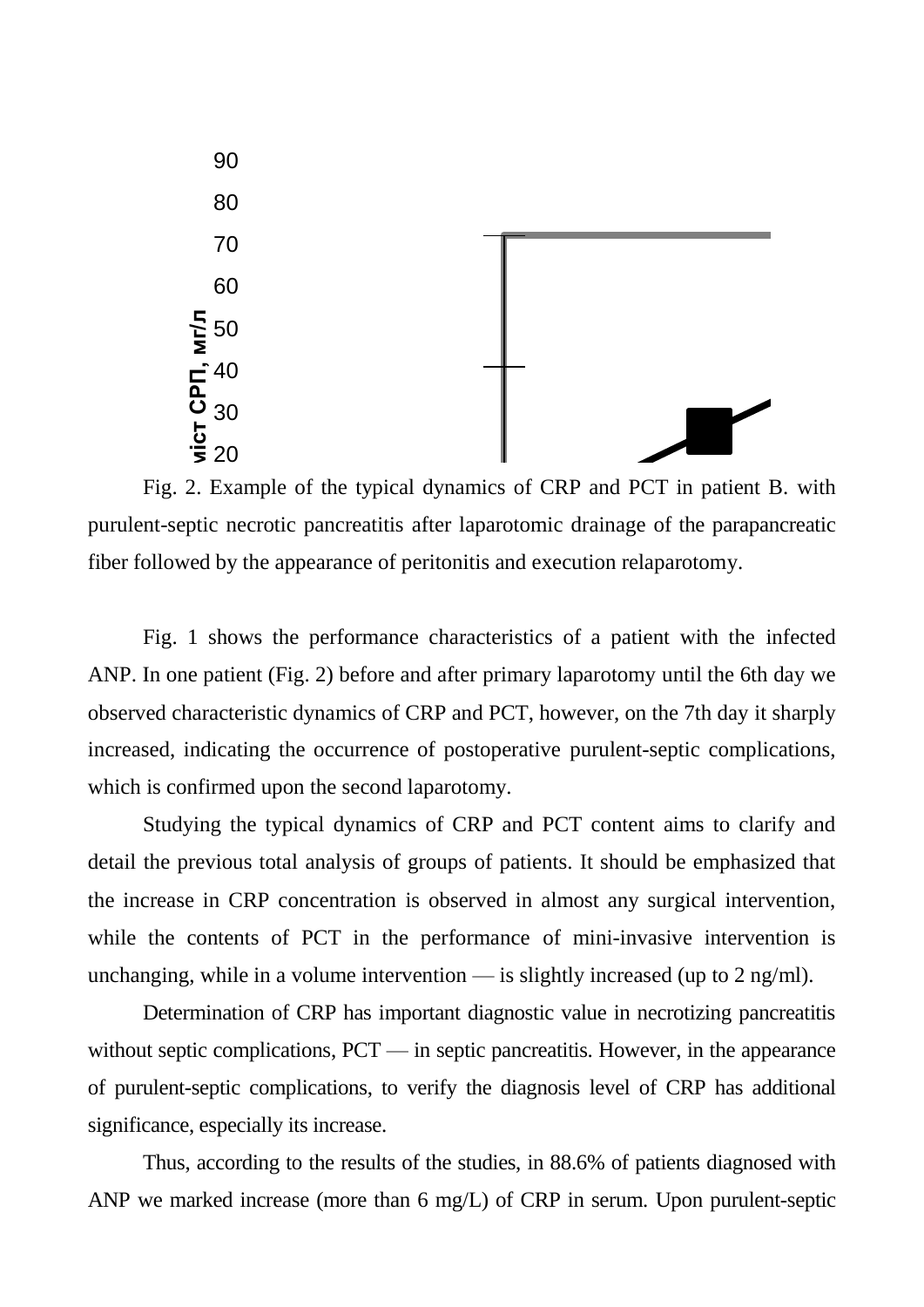complications, CRP is significantly greater (P<0.0003) in patients with septic pancreatitis (21.3 mg/L) than in patients with aseptic course of the disease (16.3 mg/L). In necrotic pancreatitis with septic complications, unlike aseptic form, we noted significant (P<0.0001) improvement of PCT. For the diagnosis of necrotizing pancreatitis complicated with purulent-septic processes it is more effective to define the content of PCT (IDE 83.9%) than CRP (IDE 46.9%).

Instrumental methods included: review X-ray of the abdomen, chest, ultrasound of the abdomen, EFGDS, endoUSD. Further, depending on the nature of disease, were used: spiral computed tomography (SCT) with bolus contrast enhancement, percutaneous puncture under ultrasound guidance, puncture under control of the endoUSD, ERPCG, angiography, laparoscopy.

Ultrasonography of the abdomen was performed by the standard method. We studied the state of the liver, bile ducts, pancreas, got the data related to the concomitant diseases of the abdominal cavity. The presence of acute postnecrotic cysts of the pancreas greatly aggravated intraorganic blood flow in the body due to compression of blood vessels. Puncture of the pathological cell was performed with a needle Chiba, drainage — by Seldinger. For instantaneous drainage (provided the surface location of abnormal cavities) we used stylet catheter. Depending on the location of the pathological formation and its size, access was performed, bypassing the vessel and, if possible, hollow abdominal organs. Mini-invasive interventions were performed through the liver, digestive and gastro-splenic ligament colon, small seal, in a translumbal way, if it was impossible to use other approaches — in a transgastric way. In the therapeutic puncture maximum of content was removed, repeatedly washed with oral antiseptic solution, particularly ozonized by isotonic sodium chloride solution, betadine. Before obtaining the antibioticogram, we administered the broad spectrum antibiotics. During the execution of external omental drainage under ultrasound we gave preference to the introduction of two drainages, which allowed to create aspiration-flushing system.

Endoscopy of the stomach and duodenum, as well as upon the difficulties of differential diagnosis — ERPCG, was conducted strictly on an empty stomach. We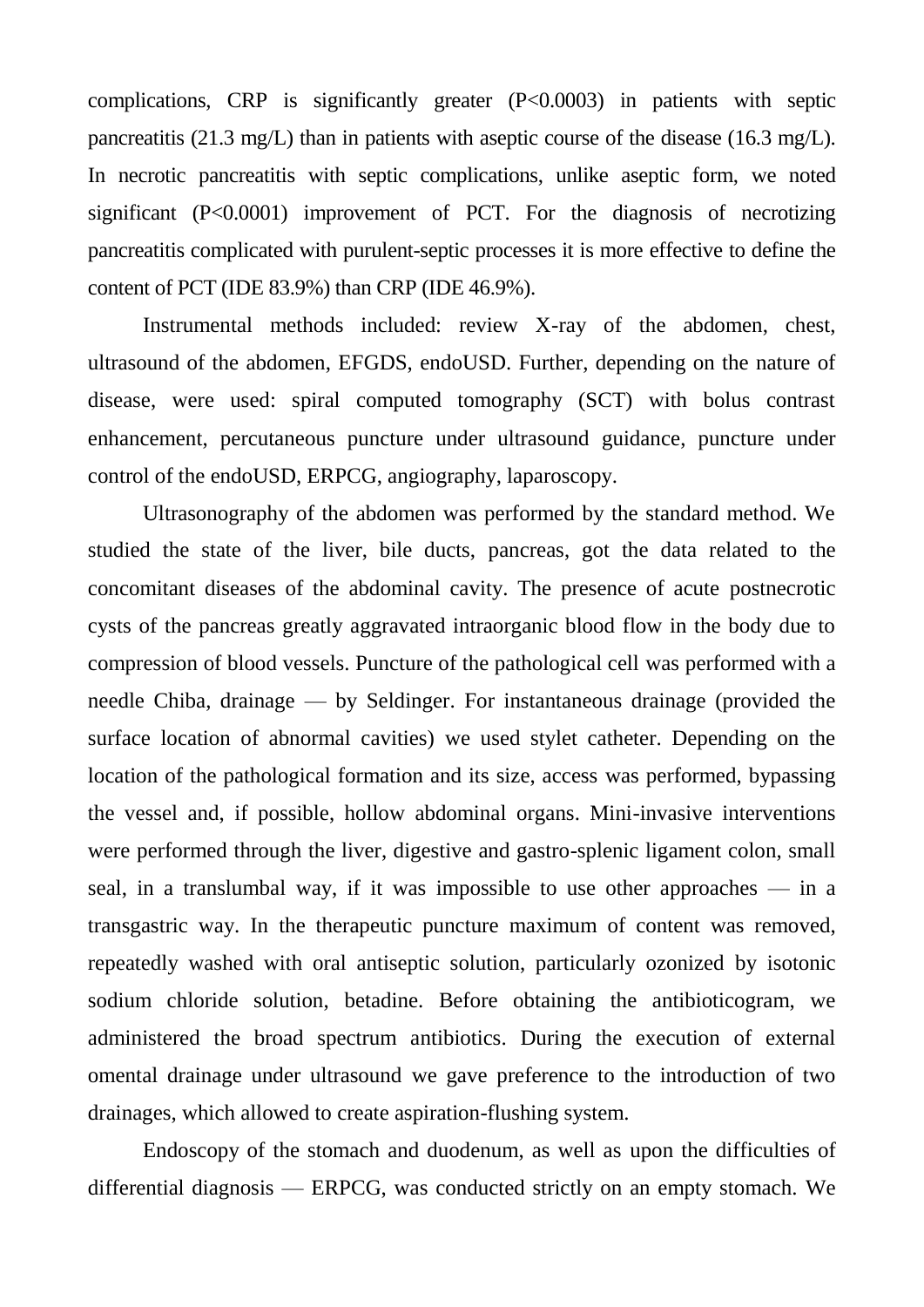examined the mucous membrane of the stomach and duodenum, special attention was paid to the size and structure of the large duodenal papilla. With signs of biliary pancreatitis, therapeutic manipulations of research were added: endoscopic papillosphincterotomy, lithoextraction, suprapapillary choledochoduodenostomy. During the execution of ERPCG we used solution with mass fraction of 76% verografin or 75% urografin as a contrast agent.

Vascular angiographic study of hepatopancreatoduodenal area is highly effective method of the diagnostics of Wirsung's duct hemorrhage and necrotic lesions of the pancreas. In angiogram upon acute bleeding contrast formation is defined in projection of the pancreas, which often has a connection with the main pancreatic duct, there is a way out of contrast material into the lumen of the duodenum. Besides the bleeding episode aneurysmatic formation may not be filled by contrast fliud, and the only angiographic sign is a "break of contrasting" of the supply vessel and the presence of avascular zone in the projection of the aneurysm.

SCT was performed on the machine Somatom Plus4 («Siemens», Germany). In the films we were receiving images of internal organs in a cross section of a given depth interval sections.

By the severity of pancreatic changes and due to the extrapancreatic changes, SCT-semiotics of various forms of pancreatitis is defined.

**Type 1.** Interstitial pancreatitis — increased size of the pancreas, reduced density of the organ parenchyma, blurred contours, diffuse increased density of the parapancreatic fiber (Fig. 3).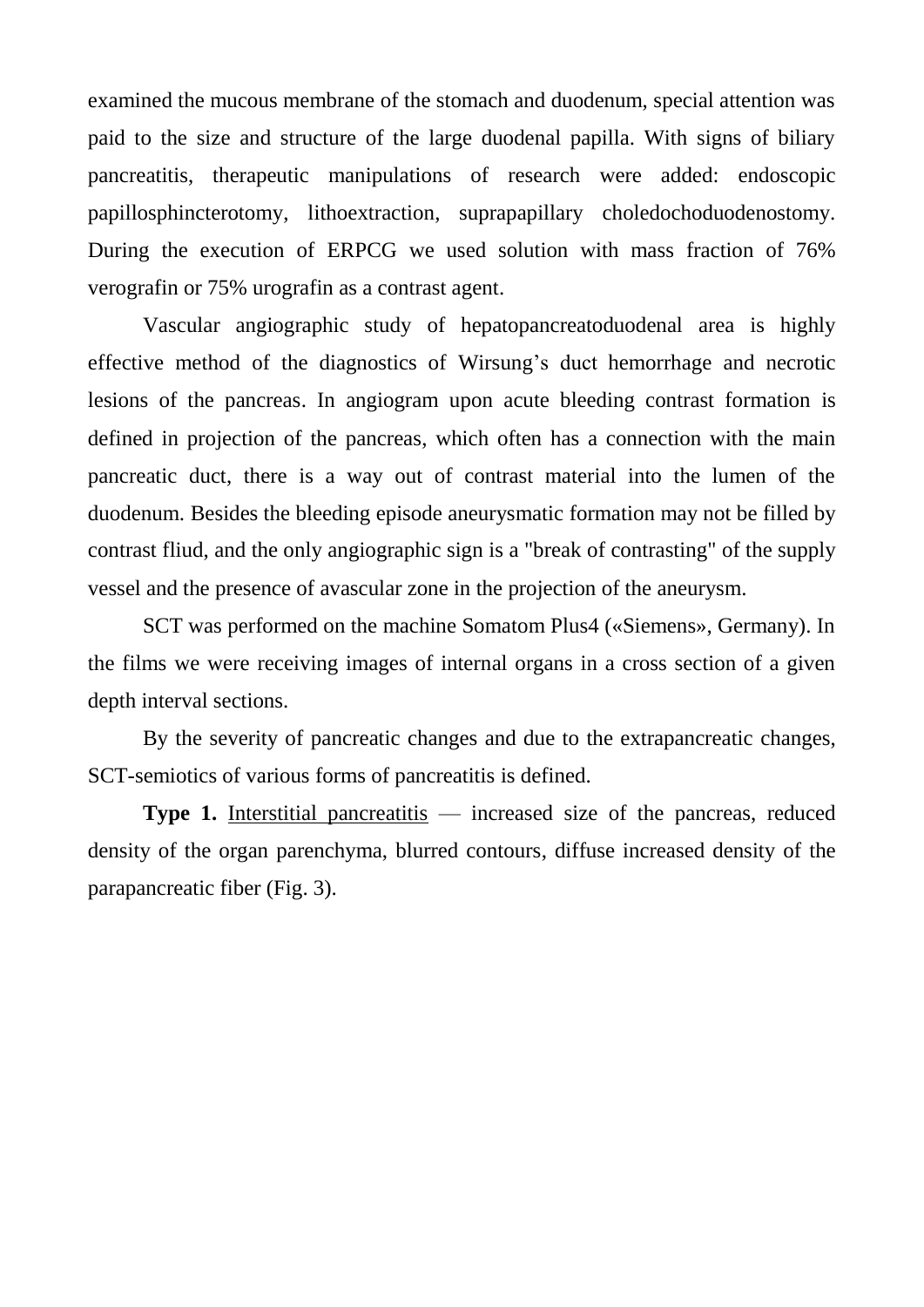

Fig. 3. Interstitial form of pancreatitis. Reduced density of the organ parenchyma, blurred contours, increased density of the parapancreatic fiber due to swelling. Fluid accumulation in the left subhepatic recess.

**Type 2.** Necrotizing pancreatitis — increased size, lower density of the pancreatic parenchyma, foci with density of 20-30 H. units, expressed extrapancreatic changes of different distribution. By the nature of the changes in the pancreatic parenchyma, parapancreatic tissue and serous cavities are distinguished:

a) *pancreatic necrosis with an area of necrosis of the pancreas 30%* increased size of the organ, reduced density of parenchyma, foci of significant decrease in the pancreatic tissue density with a diameter of 10 mm, presence of liquid in the omental bursa, pleural cavity, abdomen, swelling and infiltrative-necrotic changes in the parapancreatic and retroperitoneal tissue, most often — front pararenal and paracolic (Fig. 4);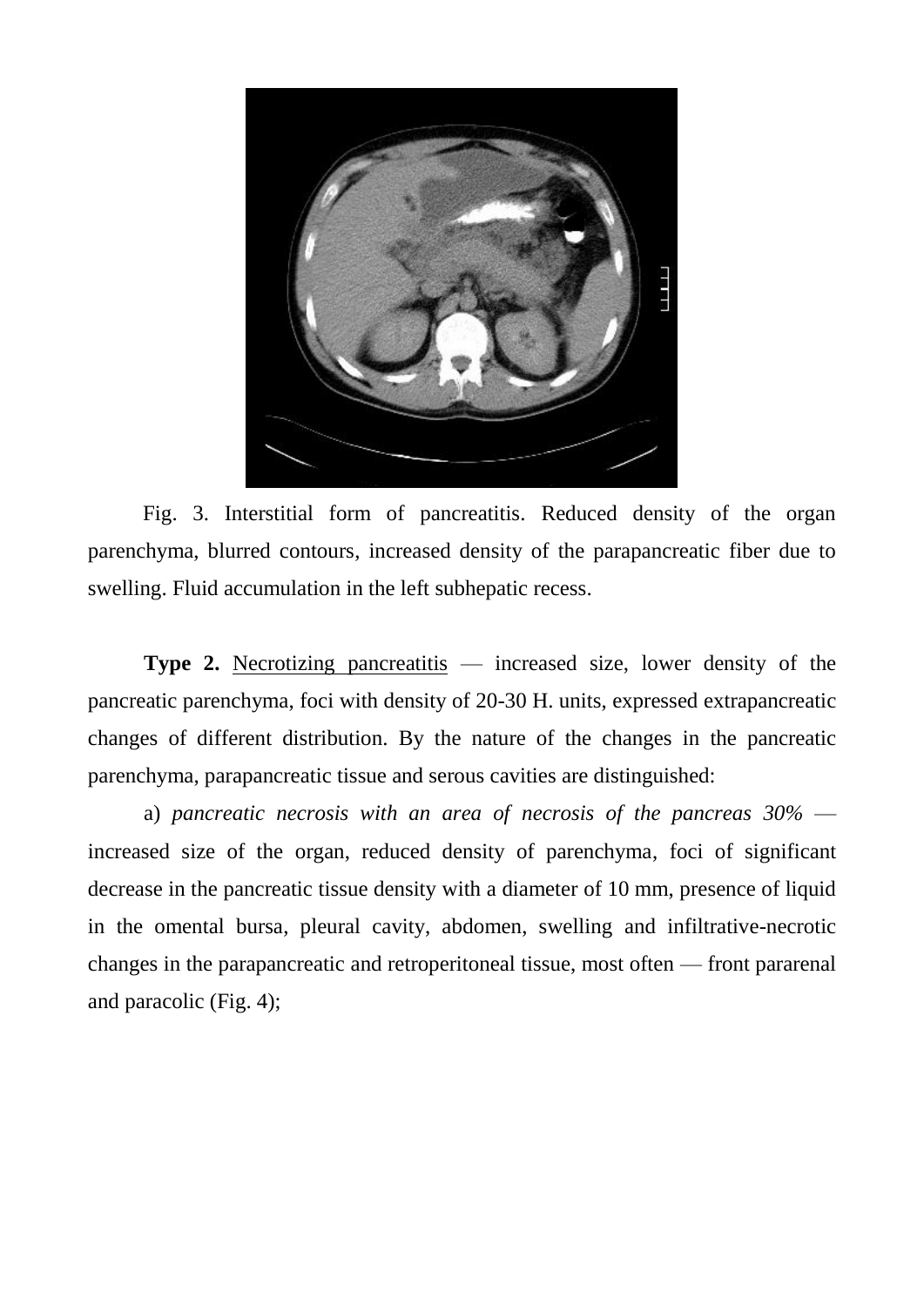

Fig. 4. SCT. In the projection of the pancreatic head, foci of necrosis as the lower density parenchymal zones are detected.

b) *pancreatic necrosis with an area of necrosis of the pancreas from 30 to 50%* — increased size of the organ, expressed blurred contours, foci of decrease in the pancreatic tissue density with a diameter of 10-30 mm, liquid and infiltrative-necrotic changes in the omental bursa, parapancreatic and retroperitoneal tissue — front, rear pararenal, paracolic tissue (Fig. 5);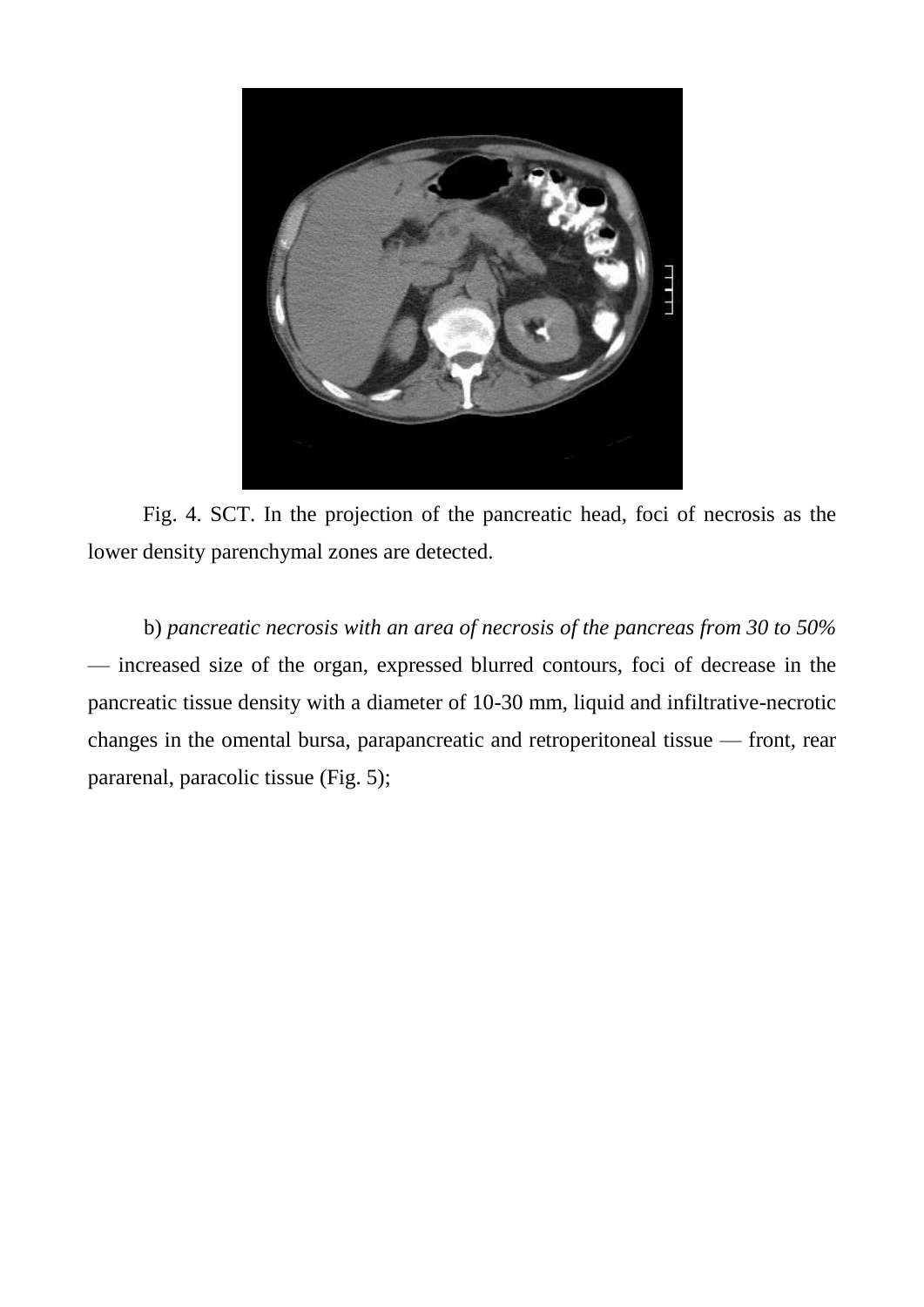

Fig. 5. SCT. Pancreatic necrosis with an area of necrosis of the pancreas from 30 to 50%. Multifocal pancreatic necrosis.

c) *pancreatic necrosis with an area of necrosis of the pancreas over 50%* increased size of the organ, blurred contours of the pancreas, significant reduction in the density of tissue, multifocal changes or edge defect with a diameter of more than 30 mm, expanding to two or three anatomical parts of the pancreas (head, body, tail); expansion of extrapancreatic changes according to multifocal pancreatic necrosis (Fig. 6, 7).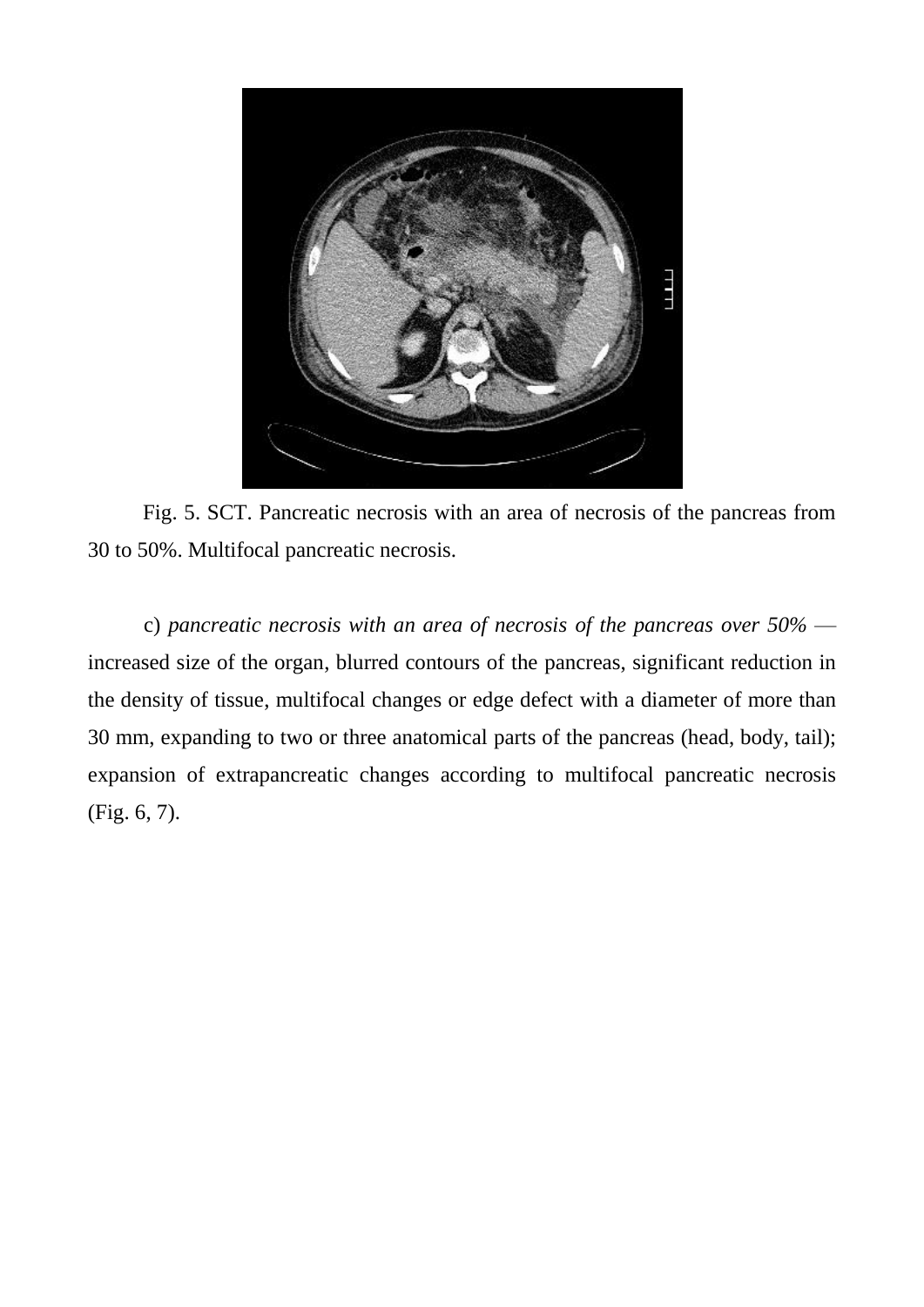

Fig. 6. ANP. Infected pancreatic necrosis.



Fig. 7. SCT. Spread of inflammation in the front and rear pararenal area.

In the projection of switching pancreatic head into the body, there is an area of significant decrease in density of parenchyma (up to 18 H. units). In intravenous contrast, accumulation of contrast material in this area is not observed. The preserved part of the pancreas is increased, density of its tissue being reduced. Changes in the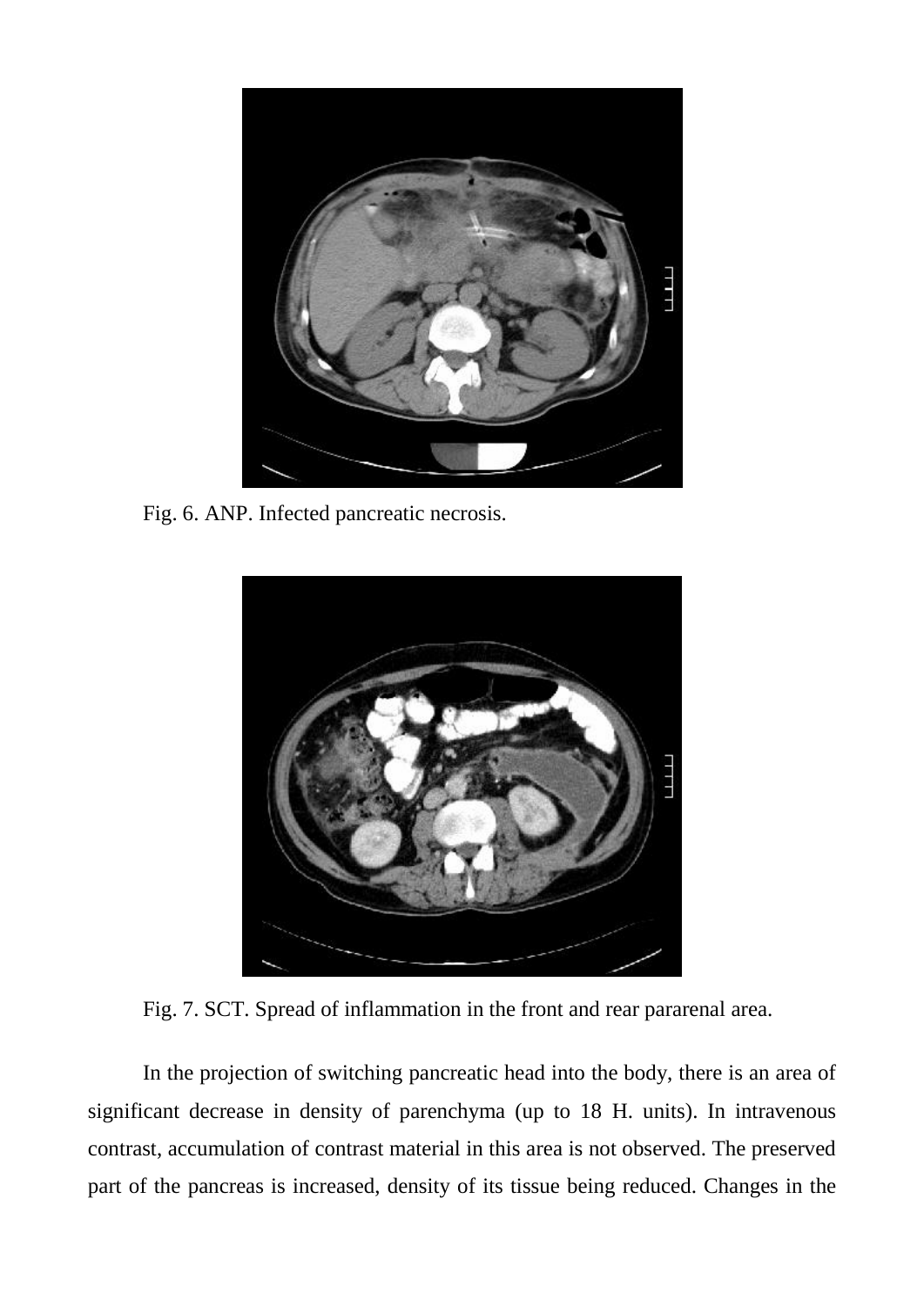parapancreatic tissue in the form of consolidation and accumulation of fluid in the omental bursa (see Fig. 5).

In the scan drainage can be seen, installed in the zone of destruction of the pancreas. SCT is conducted to monitor the location of drains (see Fig. 6).

According to SCT with bolus introduction of contrast material, fragments of pancreatic parenchyma are visualized. The inflammatory process is extended to the front pararenal area and omental bursa.

Upon intravenous enhancement, fragmentary accumulation of contrast material in the areas of preserved pancreatic parenchyma is possible.

Thus, SKT is highly informative method of diagnosis of interstitial and necrotizing AP, differential diagnosis involves determining the changes of the pancreatic parenchyma and extrapancreatic changes. SCT-semiotics of the edematous pancreatitis is characterized by slight increase in the size of the pancreas, decrease in the density of the parenchyma, blurred contours of the organ, diffuse increase in density of the parapancreatic fiber. Semiotics of ANP is characterized by a significant increase in the size of the pancreas, diffuse decrease in the density of tissue, foci of significant reduction in the density, expressed extrapancreatic changes. According to indications, we carried MRCGP and MDCT with intravenous enhancement.

Laparoscopic study was performed using video endoscopic equipment. Laparoscopic set includes: video system with a camera and monitor, lighter, electronic insufflator, suction-irrigation system, electrocoagulator, surgical instruments. During endotracheal anesthesia, the anterior abdominal wall is pierced by trocar in the area of the Calc point, we injected laparoscope into the abdominal cavity through it. We consistently overlooked peritoneum, serous membrane of the stomach and intestine, greater omentum, pelvic organs. The main attention was paid to the number and nature of the effusion, the presence of foci of steatonecrosis, examination of the liver, gall bladder, hepatoduodenal ligaments. Upon intraperitoneal palpation by the tip of laparoscope, we determined liver consistency, degree of filling and the tone of the gall bladder wall, state of omental bursa and pancreas. During studying the localization and nature of effusion in the abdomen, we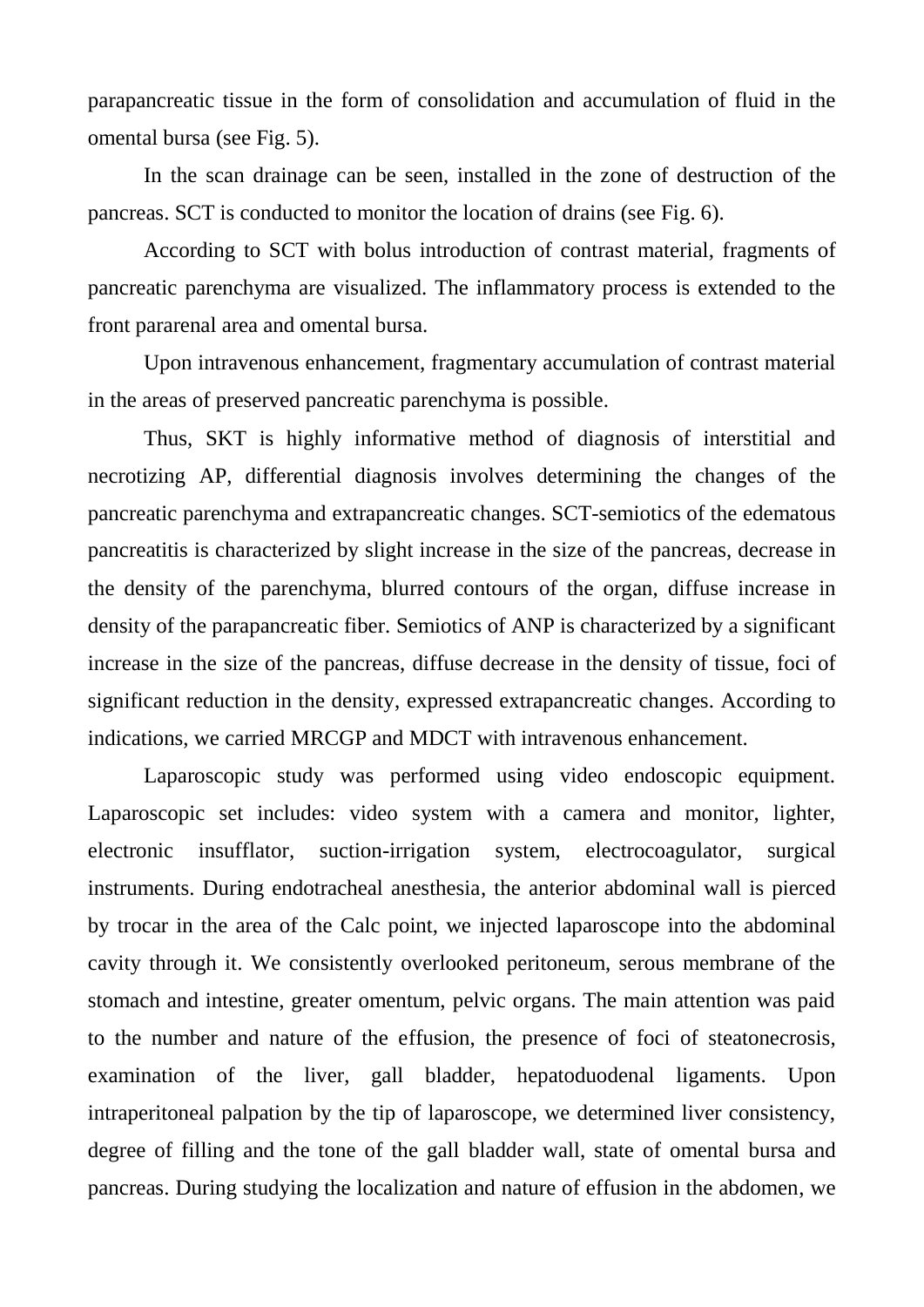evaluated the nature and spread of necrosis of the pancreas, overview of the posterior peritoneum allowed us to make a preliminary conclusion about the spread of necrotic tissue changes to the retroperitoneal space. Curative tasks of the laparoscopy were: removal of peritoneal fluid, decompression of the tissue of retroperitoneal space, sanitation and drainage of the abdominal cavity.

Thus, based on analysis of our studies, we designed and implemented in clinical practice the following diagnostic algorithm (Fig. 8).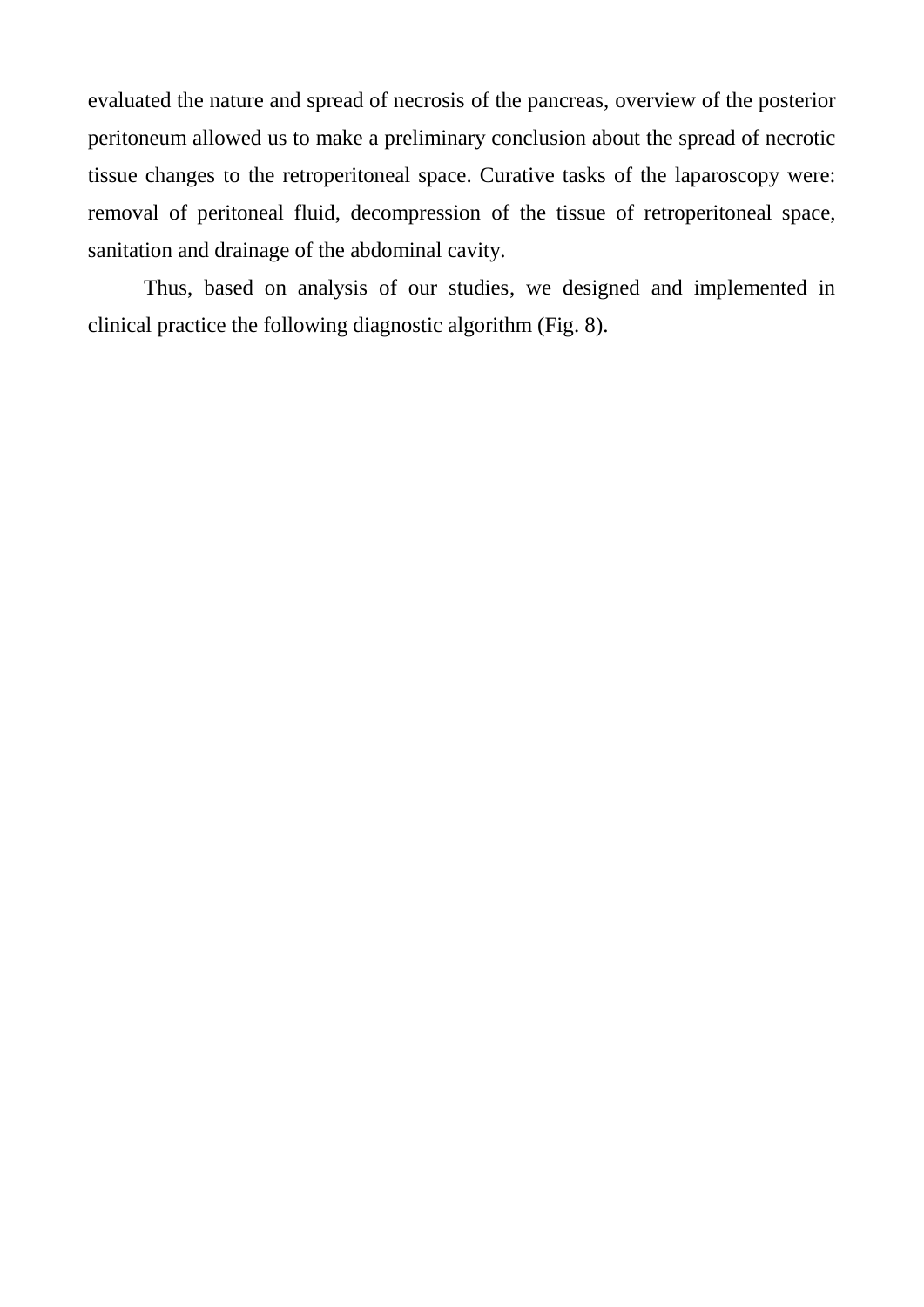# Fig. 8. Diagnostic algorithm of AP.

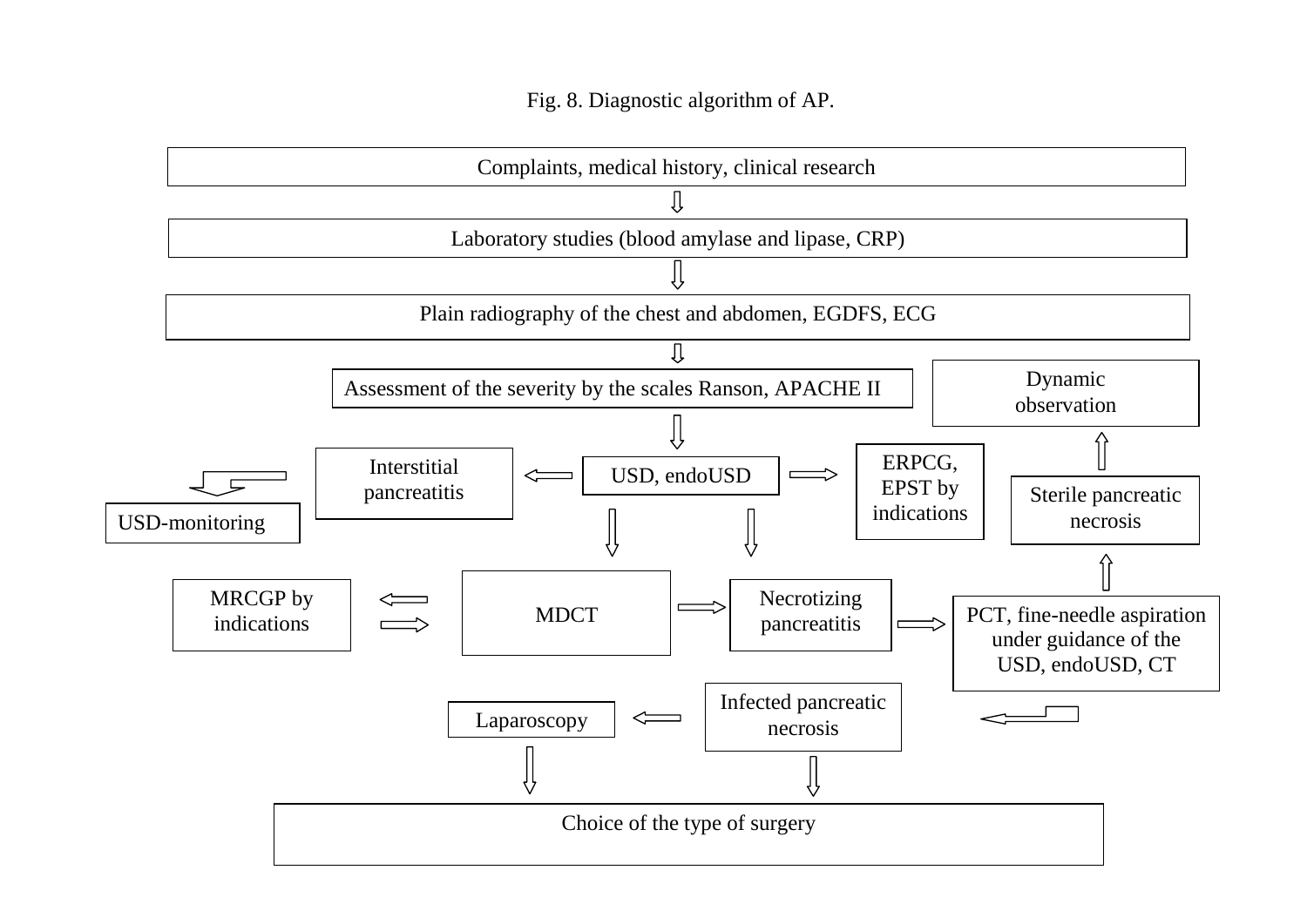Surgical treatment of ANP requires differential phased approach. ANP is seen as the phase disease. According to the phases, the stages of ANP surgery are described. We mark the following stages in which we performed such interventions.

**Stage 1** — *enzyme phase of the disease* — diapeutic, laparoscopic sanitation, evacuation of the pancreatic ascites.

**Stage 2** — *reactive phase of the disease* — percutaneous diapeutic and retroperitoneal video-guided, endoscopic surgery, rehabilitation and drainage of pathological foci of the pancreas, parapancreatic and retroperitoneal fiber.

**Stage 3** — *phase of melting and sequestration* — percutaneous diapeutic and retroperitoneal video-guided, endoscopic, selective mini-invasive laparo- and lumbartomic surgery, "open" wide laparotomic surgery, relaparotomy.

**Stage 4** — *phase of restitution* — diapeutic, endoscopic surgery, elective surgery of complications of ANP.

Conduction of the adequate and pathogenetically grounded treatment allowed us to interrupt the chain formation according to the stages of complications of ANP course, prevent further progression of severe manifestations of the disease.

Instead of active surgical tactics of treatment of ANP we proposed and implemented an active-waiting surgical tactics with dominating mini-invasive techniques as compared to wide "open" laparotomy. Compliance to such a surgical treatment, as shown by the survey data, greatly reduces the total and postoperative mortality, incidence of severe complications in this category of patients, which is suffering from ANP.

Mortality of patients in the study group was  $6.72\%$ , in the control group — 9.34%; incidence of complications in patients with ANP in the main group was reduced by 2.3 times; postoperative mortality of patients in the study group was 9.83%, in the control group  $-13.28\%$ .

# **Conclusions**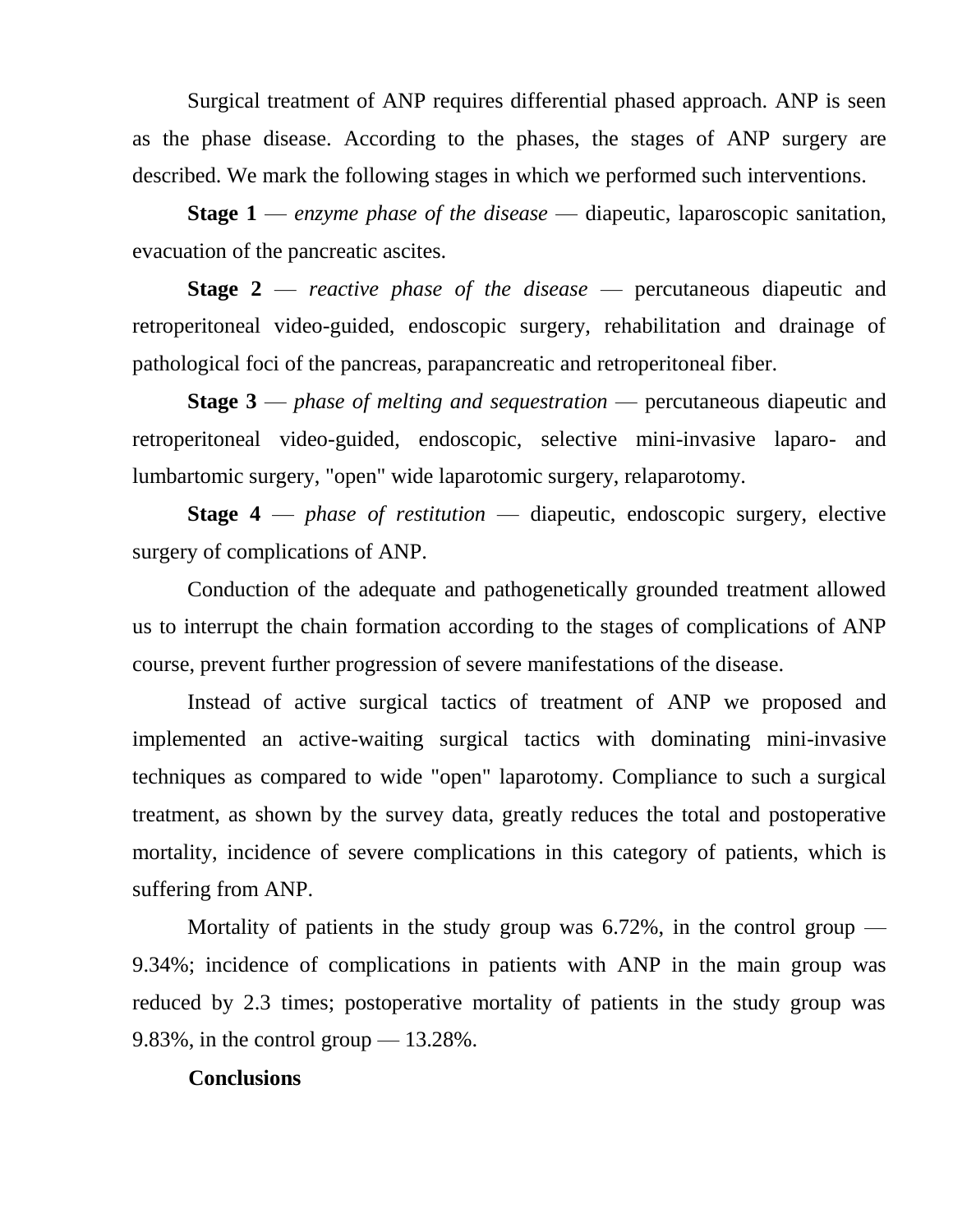- 1. Examination of patients by diagnostic algorithm developed by us revealed the correct and complete diagnosis in 93.8% of patients, and also allowed to choose the right tactics and strategy in the surgical treatment of ANP.
- 2. Individualized phased approach, respect for diagnostic and therapeutic algorithms by phases and variants of the disease can significantly improve the results of surgical treatment of ANP. Mortality of patients in the study group was 6.72% vs. 9.34% in the control group; complications in patients with ANP in the main study group were reduced by 2.3 times; postoperative mortality of patients in the study group was 9.83% as compared to 13.28% in retrospective study group.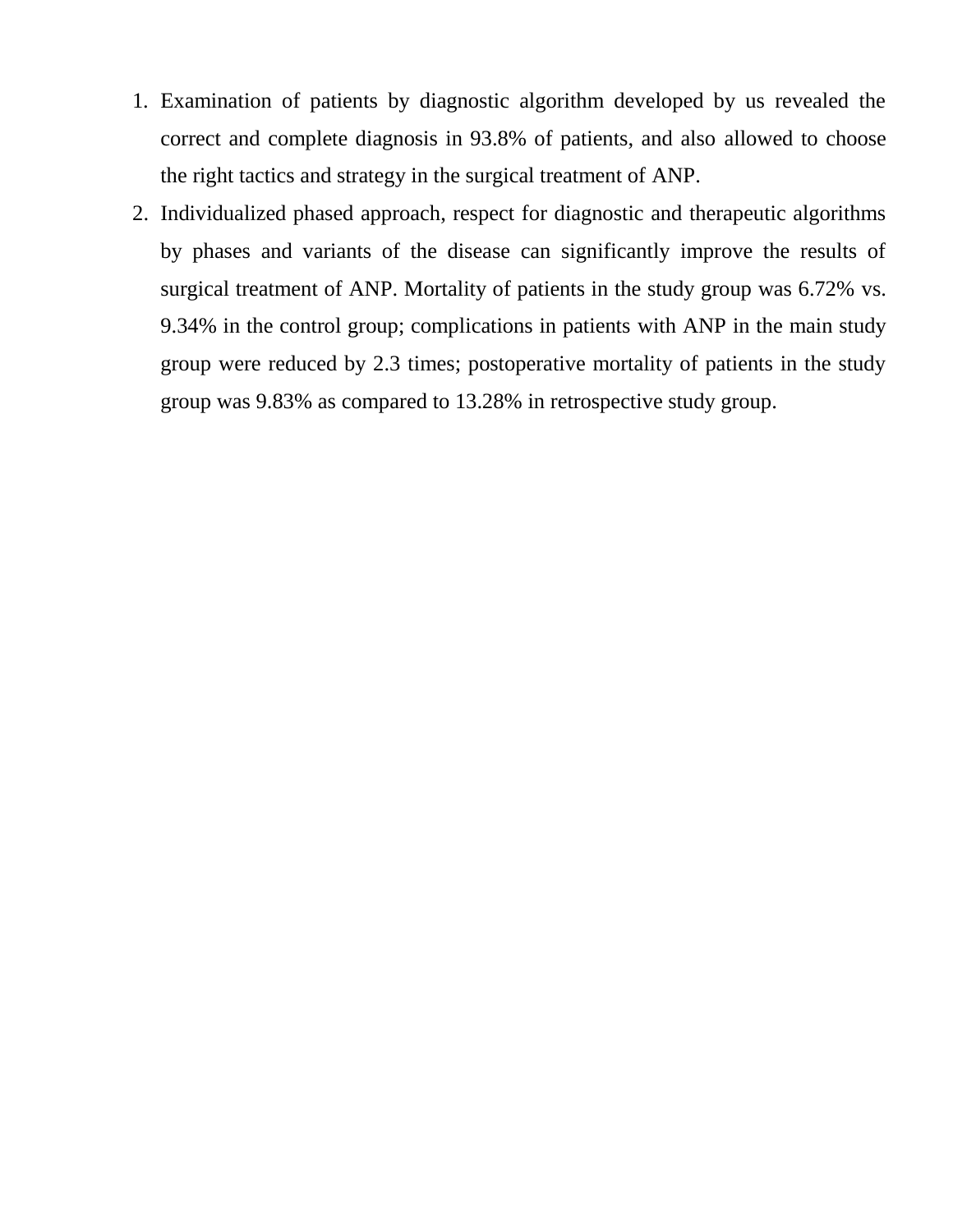# **References**

- 1. Савельев В. С. Панкреонекрозы / В. С. Савельев, М. И. Филимонов, С. З. Бурневич. — М. : Мед. информ. агенство, 2008. — 264 с.
- 2. American College of Gastroenterology guideline : management of acute pancreatitis / S. Tenner, J. Baillie, J. DeWitt [et al.] // Am. J. Gastroenterol. — 2013. — Vol. 108, No 9. — P. 1400–1415.
- 3. Classification of acute pancreatitis–2012 : revision of the Atlanta classification and definitions by international consensus / P. A. Banks, T. L. Bollen, C. Dervenis [et al.] // Gut. — 2013. — Vol. 62, No 1. — P. 102–111.
- 4. Determinant-based classification of acute pancreatitis severity : an international multidisciplinary consultation / E. P. Dellinger, C. E. Forsmark, P. Layer [et al.] // Ann. Surg. — 2012. — Vol. 256. — P. 875–880.
- 5. Inflammatory cytokines, C reactive protein, and procalcitonin as early predictors of necrosis infection in acute necrotizing pancreatitis / F. C. Riche, B. P. Cholley, M. J. Laisne [et al.] // Surgery. — 2003. — Vol. 133, No 3. — P. 257–262.
- 6. Kingham T. P. Management and spectrum of complications in patients undergoing surgical debridement for pancreatic necrosis / T. P. Kingham, P. Shamamian // Am. Surg. — 2008. — Vol. 74, No 11. — P. 1050–1056.
- 7. Lankish P. G. The APPACHE ІІ score is unreliable to diagnose necrotizing pancreatitis in admission to hospital / P. G. Lankish, B. Warneke, D. Bruns // Pancreas. — 2002. — Vol. 24, No 3. — P. 217–222.
- 8. Muddana V. Current management and novel insights in acute pancreatitis / V. Muddana, D. C. Whitcomb, G. I. Papachristou // Expert Rev. Gastroenterol. Hepatol. — 2009. — Vol. 3. — P. 435–444.
- 9. The pancreas: an integrated textbook of basic science, medicine, and surgery / Ed. H. G. Beger [et al.]. — Oxford : Blackwell Publ. Ltd, 2008. — 1006 p.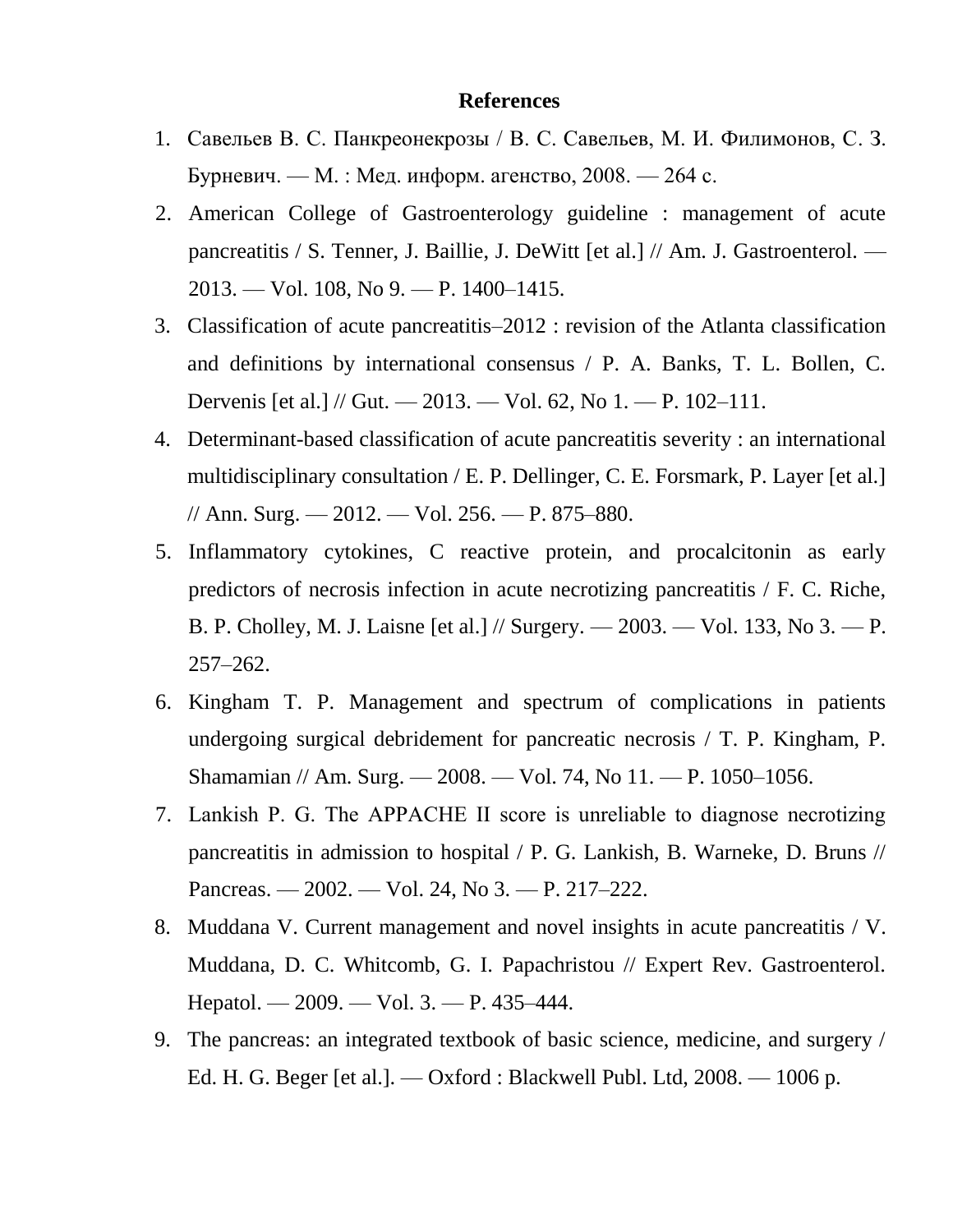- 10. Pavlidis T. E. Advances in prognostic factors in acute pancreatitis : a minireview / T. E. Pavlidis, E. T. Pavlidis, A. K. Sakantamis // Hepatobiliary Pancreat. Dis. Int. — 2010. — Vol. 9. — P. 482–486.
- 11. Prediction of mortality in acute pancreatitis : a systematic review of the published evidence / G. Gravante, G. Garcea, S. L. Ong [et al.] // Pancreatology. — 2009. — Vol. 9. — P. 601–614.
- 12. Predictors of severe and critical acute pancreatitis : a systematic review / C. J. Yang, J. Chen, A. R. Phillips [et al.] // Dig. Liver Dis. — 2014. — Vol. 46. — P. 446–451.
- 13. Role of endoscopic ultrasonography in prevention of unnecessary endoscopic retrograde cholangiopancreatography : a prospective study of 150 patients / R. Sotoudehmanesh, S. Kolahdoozan, A. A. Asgari [et al.] // J. Ultrasound Med. — 2007. — Vol. 26. — P. 455–460.